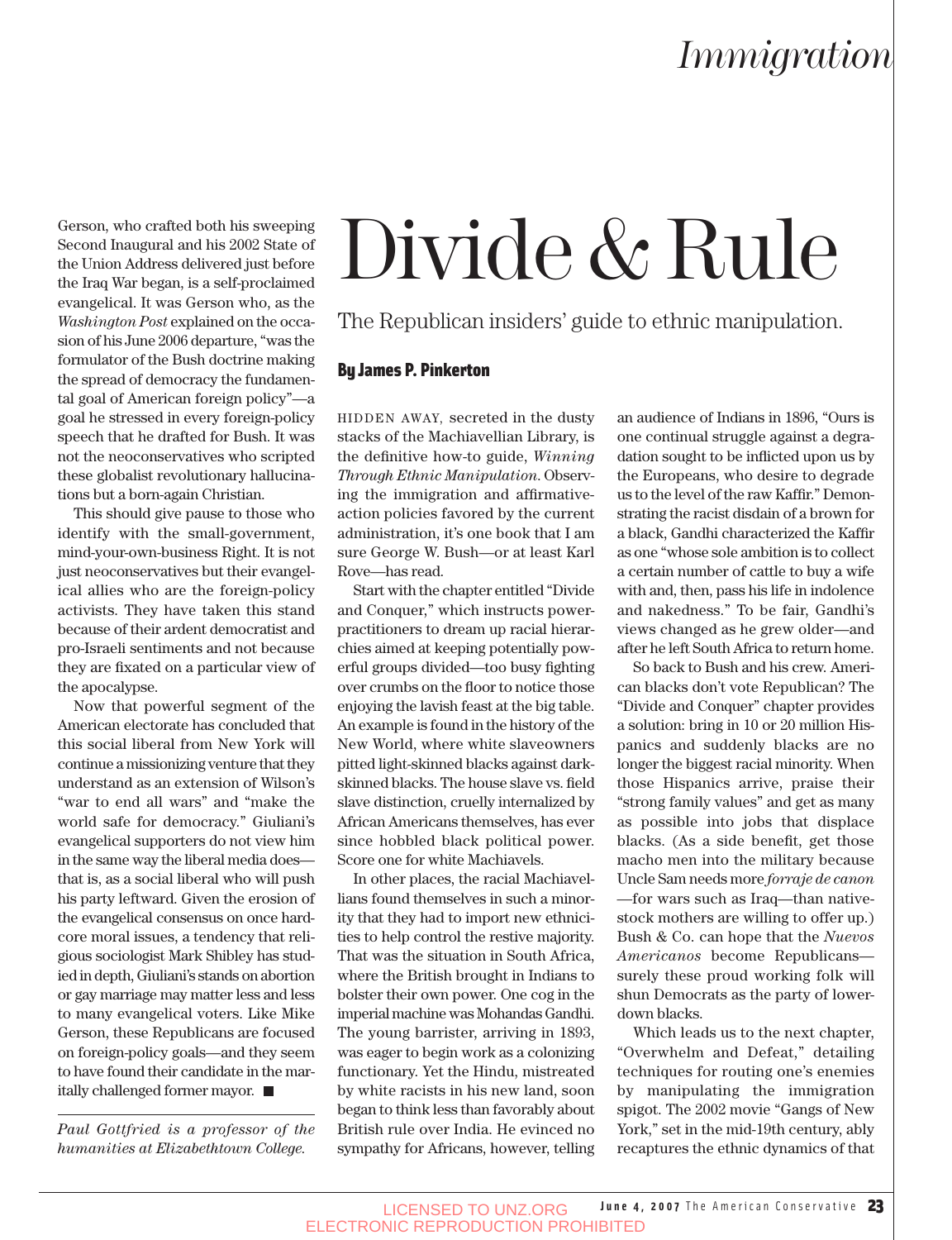### *Immigration*

particular time and place. An American Protestant, played by Daniel Day-Lewis, watches the "harps" clambering down the gangplank from Ireland; he derides the immigrants for their willingness to "do a job for a nickel what a n----r does for a dime and a white man used to get a quarter for."

Of course, readers of *Winning Through Ethnic Manipulation* have all learned that one must deny that wages can be adversely affected by competition. So even a self-proclaimed free marketeer such as Bush must swear that the market does not, in fact, work—that there's no income impact from immigration. The newcomers, the president stoutly insists, are merely "doing the jobs Americans won't do." It is therefore Bush's immovable position that incentives don't work, that wages couldn't possibly rise high enough to persuade Americans to do grunt work—or, alternatively, to persuade employers to automate more.

César Chávez, not commonly thought of as a free-market fan, knew better 40 years ago: new workers undermine the wages of existing workers. That's why Chávez, trying to build his United Farm Workers union, stood opposed to strikebreaking immigration. Yet Chávez's stubborn awareness of the law of supply and demand was eventually crushed by the Left's infatuation with multiculturalism.

So with the leadership of the Republican and Democratic Parties united on the issue of open borders—or at least guest workers—it's been left to a few brave souls on the Left to recall Chávez's plaintive appeal: you can't have anything close to labor solidarity, or income solidity, if the border is kept open. Harold Meyerson, writing last year in *LA Weekly*, observed that Southern California firms engaging in "construction, building maintenance, and trucking" have an easy economic strategy, made possible by abundant labor: "Fire their workers and hire immigrants for a fraction of what they'd paid their previous employees." Interestingly, Meyerson didn't include agribusiness in his litany of salary-slashing employers. Why? Because the substitute-foreign-workersfor-domestic-workers phenomenon has spread far beyond the farm. There are plenty of "good jobs at good wages" in construction, building maintenance, and trucking—or at least there were.

One might wonder: how could nativeborn blacks and native-born Hispanics agree to support a loose immigration policy that so adversely affects them? To answer that question, we must turn to the next chapter in the book, "Play Favorites." The newfangled term for calculated discrimination is, of course, "affirmative action." That is, pluck a few winners from the ranks of the lower orders so as to have a few non-white faces agreeing docilely with the elite on core concerns.

It's a time-tested approach. Empires have long sought to co-opt discontented minorities by singling leaders out and privileging them, even over the majority. For example, as the Hapsburg monarchy found itself losing dominion over a fractiously polyglot central European empire, the government in Vienna desperately tried to grease the squeakiest wheels to keep the whole contraption together. The biggest squeaks came from the Hungarians, hence it became the Austro-Hungarian Empire after 1867, although true power still resided in Vienna. But in the feverishly nationalistic decades that followed, the Hapsburgs had no choice but to dispense still more grease to still more squeakers. And so, paradoxical as it might sound, the least-favored group in the Hapsburg realm ended up being the ordinary German-speaking subjects—the Hapsburg base, one might call them.

The Viennese elite knew they had their own *Mitbürger* in their pocket; after all, where were those put-upon Germans going to go? So royal solicitude was directed at the myriad of other ethnic groups—Croatian, Serbian, Ukrainian, and on and on—all of whom hated the empire they lived in. It was a formula requiring vast cynicism and corruption, and ultimately it collapsed. But the Machiavellian book bought the Hapsburgs a few more decades in power.

Who gets the grease in America? It was an easy call for the neo-Hapsburgs in Washington to look past the white majority and heap co-opting offerings on targeted minorities. It was "social justice" for former slaves, but the basic injustice became apparent when affirmative action was extended to groups—from Portuguese-Americans to Orthodox Jews—who had suffered no particular oppression in the United States. Indeed, as the ethnic-preference system grew ever more baroque, even the original intended prime beneficiaries, the descendants of American slaves, found themselves increasingly pushed away from the pork barrel. In 2004, the *New York Times* got around to noticing that a majority of Harvard's "African American" students were not native-stock black Americans at all but West Indian and African immigrants or their children.

Needless to say, the emerging black elite, with its roots overseas, has vigorously defended this mutated status quo, shushing ordinary blacks who get nothing out of the spoils system. That's fine with the white elite, as long as there are no riots.

Bush is practicing a similar strategy with his pet minority, Hispanics. Exhibit A is Alberto Gonzales. Does anybody think that Gonzales would have ever landed a job at Main Justice, to say nothing of the attorney general's office, were it not for his presidential *patrón*? Without Bush, Gonzales would be a public defender somewhere—and he must